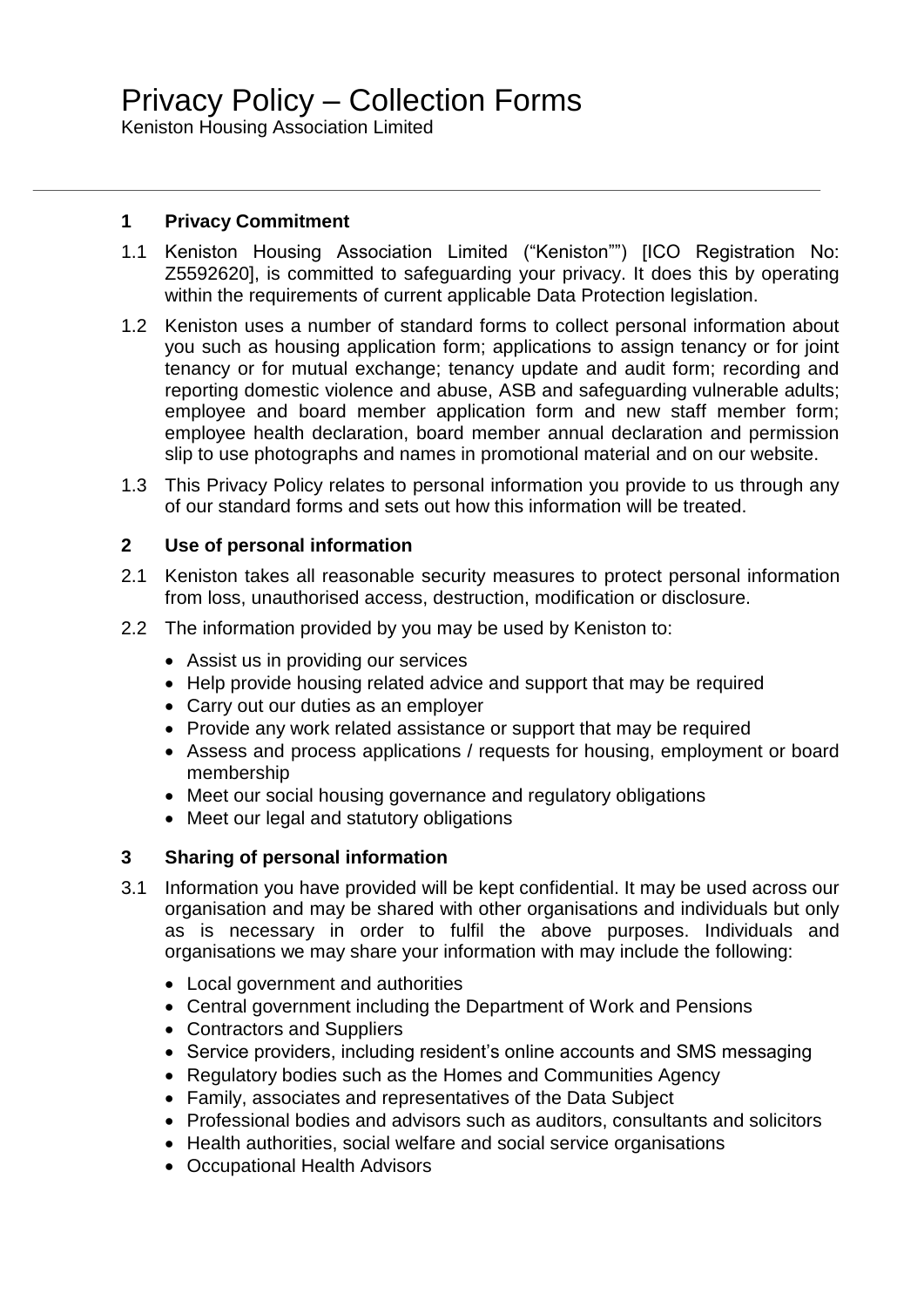- Enquirers and complainants
- Credit reference and debt collection agencies
- Courts and tribunals
- Other housing associations or trusts or landlords
- Educators and examining bodies
- Financial organisations
- Survey and research organisations
- Trade unions and associations
- Security organisations
- Probation services
- Charities and voluntary organisations
- Emergency services such as the Police and the Fire Brigade
- Employment and recruitment agencies and organisations who process applications for Disclosure and Barring Checks
- Current, past or prospective employers
- Insurers and providers of staff benefits
- Press, media and social media, provided Data Subject's identity is kept anonymous or explicit consent has been received.
- 3.2 Personal Data held by the Association will not be shared with organisations or individuals who have no particular right to know about the information or the internal business of the Association without your explicit written consent, other than in exceptional circumstances, as follows:
	- Where there is clear evidence of fraud
	- To comply with the law
	- In connection with legal proceedings
	- To protect your health and safety, where you would be at risk if the information were not disclosed, or where there is a legal requirement to do so
	- Anonymously for statistical purposes
- 3.3 Where we share certain medical and health details with our contractors or service providers this is only done as may be necessary so that they can adapt their services for your particular needs.
- 3.4 Where we collect details on ethnicity, this is for statistical purposes only and this information will only be shared in a way which does not identify individuals. We collect medical and health details to help us assess the need for adaptations and to assist us in helping you receive the appropriate support you need.
- 3.5 We will not sell your information to any third parties.

### **4 Your rights**

4.1 You have the right to request access to the personal information we may hold about you and to also ask us to correct, update or remove information you think is inaccurate.